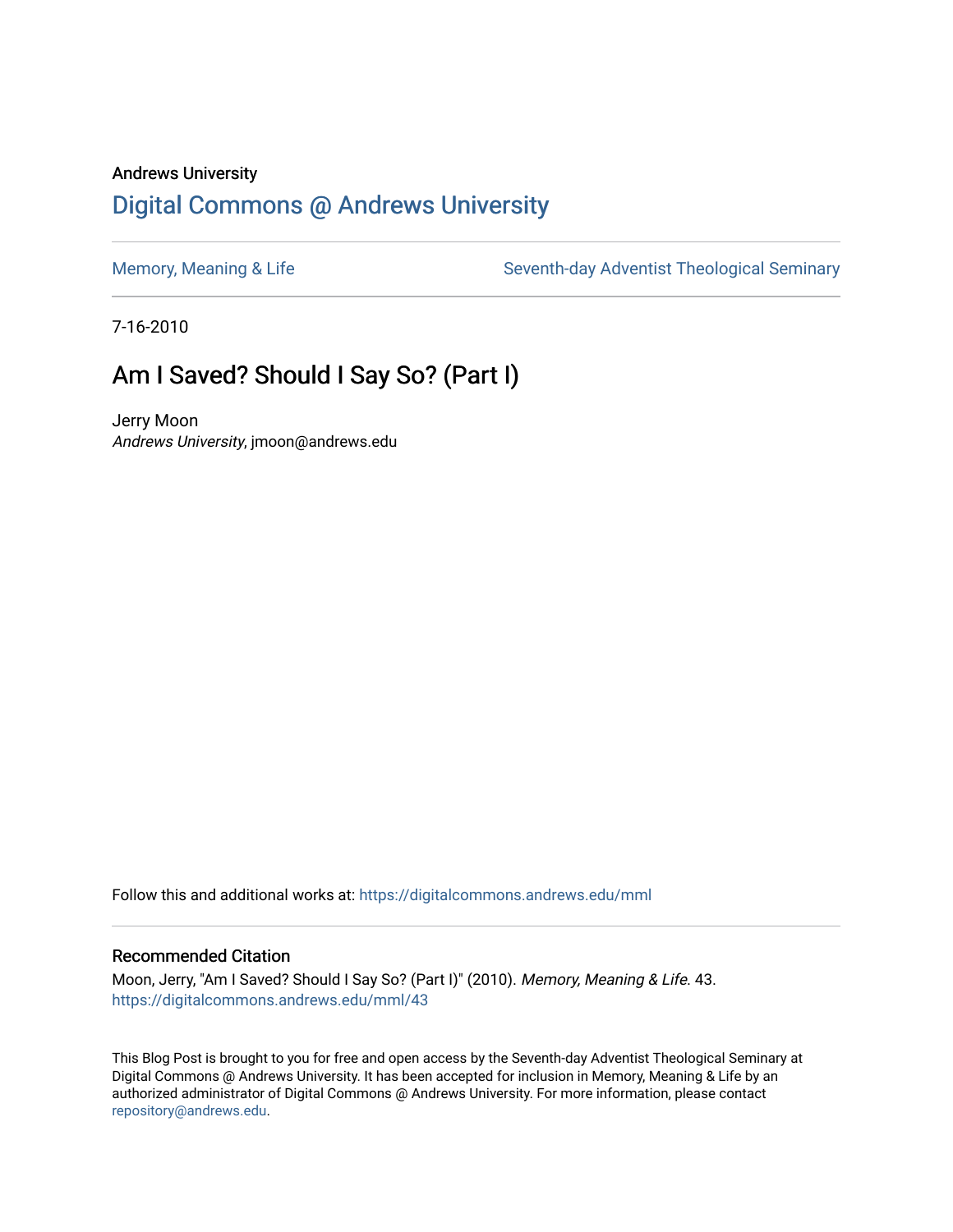The Wayback Machine - http://web.archive.org/web/20100806121857/http://www.memorymeaningfaith.org:80/blog/20…

# **[Memory, Meaning & Faith](http://web.archive.org/web/20100806121857/http://www.memorymeaningfaith.org/blog/)**

[Main](http://web.archive.org/web/20100806121857/http://www.memorymeaningfaith.org/blog) [About](http://web.archive.org/web/20100806121857/http://www.memorymeaningfaith.org/blog/about.html) [Archives](http://web.archive.org/web/20100806121857/http://www.memorymeaningfaith.org/blog/archives.html) July 16, 2010 **Am I Saved? Should I Say So? (Part I)**

by Jerry Moon



According to one survey, less than 70% of Adventists worldwide have confident assurance of present salvation ("Three Strategic Issues: A World Survey," Institute of World Mission, Andrews University, 2002; cited by Nathan Brown, *Adventist Review,* June 19, 2003, 27). Ellen White herself said, "this I do know, that our churches are dying for the want of teaching on the subject of righteousness by faith in Christ" ([1888 Materials,](http://web.archive.org/web/20100806121857/http://www.memorymeaningfaith.org/blog/2010/07/am-saved-should-say-so-part-i.html) [547\)](http://web.archive.org/web/20100806121857/http://egwdatabase.whiteestate.org/nxt/gateway.dll?f=templates$fn=default.htm$vid=default).

Some hold that Ellen White is primarily to blame for Adventists' lack of assurance. I know from personal experience as a pastor and teacher that many Adventists do not believe that Ellen White teaches present assurance. The following study presents the results of my search for and finding of a genuine assurance of salvation that I believe fully accords with the totality of the evidence in both the Bible and the writings of Ellen G. White.

**Essential Elements Of Assurance**

Assurance of salvation is the inward witness of the Holy Spirit ([Rom 8:16](http://web.archive.org/web/20100806121857/http://www.biblestudytools.com/nrs/romans/8-16.html); [Gal 4:6](http://web.archive.org/web/20100806121857/http://www.biblestudytools.com/nrs/galatians/4-6.html)) that one has present salvation in Christ. Ellen White held that while it is possible to have either salvation without assurance (DA 638, cf. [Rom 2:11-16\)](http://web.archive.org/web/20100806121857/http://www.biblestudytools.com/nrs/romans/passage.aspx?q=Romans+2:11-16) or false assurance without salvation (1T 133-134, 158, 163, 242-243), genuine biblical assurance of salvation is essential to the normal Christian life (1T 242-243; 1SM 373). Her teaching on assurance is based on Scriptures too numerous to list here, but among them are [John 3:16](http://web.archive.org/web/20100806121857/http://www.biblestudytools.com/nrs/john/3-16.html); [John 6:37;](http://web.archive.org/web/20100806121857/http://www.biblestudytools.com/nrs/john/6-37.html) [1 John 1:9](http://web.archive.org/web/20100806121857/http://www.biblestudytools.com/nrs/1-john/1-9.html); [2:1](http://web.archive.org/web/20100806121857/http://www.biblestudytools.com/nrs/1-john/2-1.html); [5:11](http://web.archive.org/web/20100806121857/http://www.biblestudytools.com/nrs/1-john/5-11.html) (4MR 356); [Luke 15:20](http://web.archive.org/web/20100806121857/http://www.biblestudytools.com/nrs/luke/15-20.html); [1 Tim 1:15;](http://web.archive.org/web/20100806121857/http://www.biblestudytools.com/nrs/1-timothy/1-15.html) [2:4](http://web.archive.org/web/20100806121857/http://www.biblestudytools.com/nrs/1-timothy/2-4.html); [Isa 1:18-20;](http://web.archive.org/web/20100806121857/http://www.biblestudytools.com/nrs/isaiah/passage.aspx?q=Isaiah+1:18-20) [55:6-7;](http://web.archive.org/web/20100806121857/http://www.biblestudytools.com/nrs/isaiah/passage.aspx?q=Isaiah+55:6-7) [64:6](http://web.archive.org/web/20100806121857/http://www.biblestudytools.com/nrs/isaiah/64-6.html); Jer [31:3; and Ezek 36:26-27. She read these texts not from a predestinarian perspective, but from an Arminian conviction tha](http://web.archive.org/web/20100806121857/http://www.biblestudytools.com/nrs/jeremiah/31-3.html)t salvation and assurance are grounded in God's unwavering purpose and persistent initiative (DA 175; 5T 632) to save all who will accept the salvation provided through the life, death, resurrection, and high-priestly intercession of Jesus Christ (SC 26- 27, 68).

Ellen White's concept of assurance includes three essential elements:

- 1. "Justification through faith in the atoning blood of Christ, and
- 2. The renewing power of the Holy Spirit upon the heart,
- 3. Bringing forth fruit in a life conformed to the example of Christ" (GC 256).

Most of the misconceptions about her view of assurance arise from misunderstandings of these three elements and their relations to each other.

## **The Ground Of Justification**

First, she insisted that the "root" and "ground" of justification is always and only the work of Christ, received by faith (GC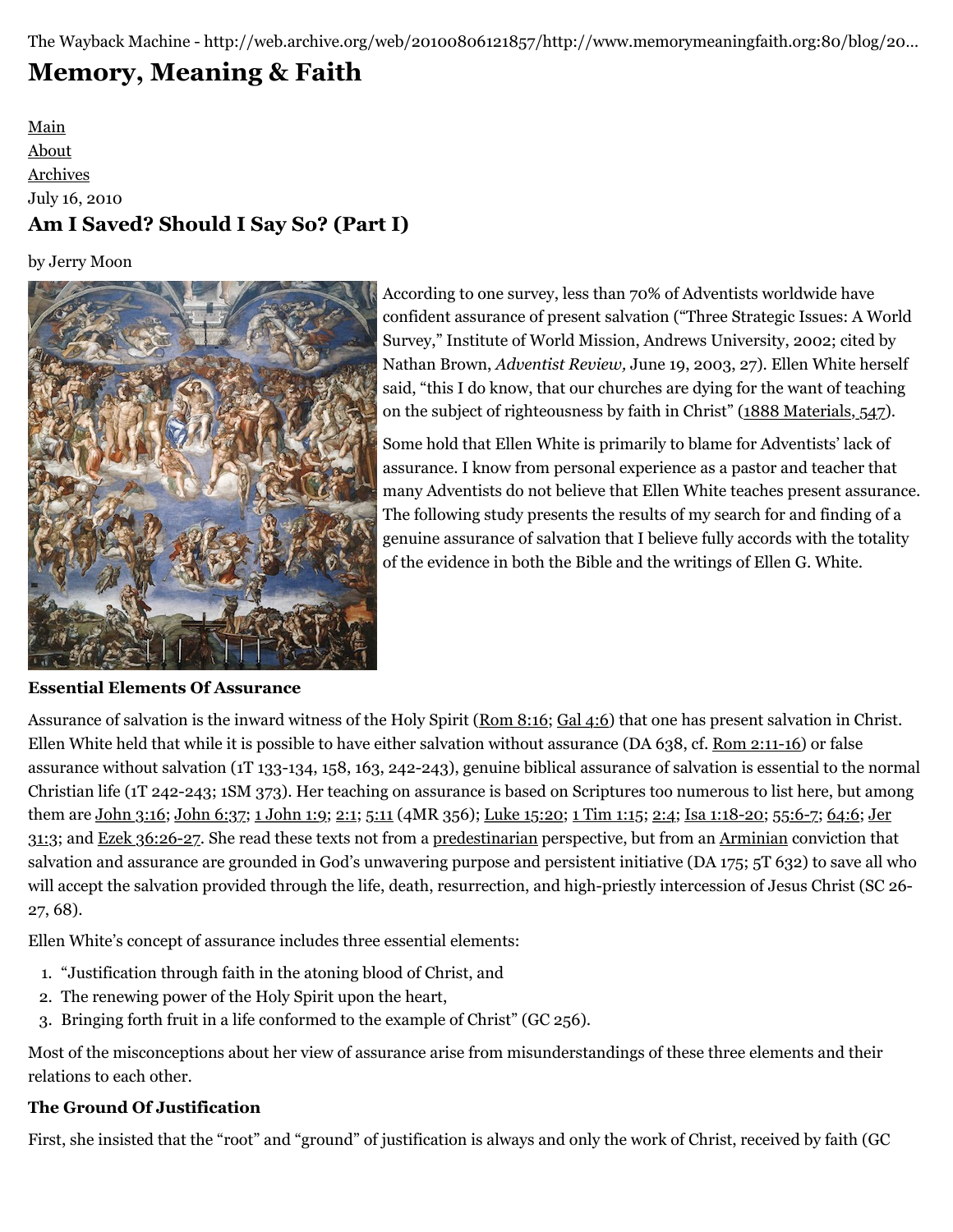256). (In justification she included both forgiveness and change of heart [MB 114, SC 49]. But change of outward behavior she classed as a "fruit" of justification [GC 256]). "The blessings of the new covenant are grounded purely on mercy in forgiving unrighteousness and sins," and "all who humble their hearts, confessing their sins, will find mercy and grace and assurance" (Lt 276, 1904, in 7BC 931).

She declares emphatically that those who come to Jesus must

believe that He saves them *solely through His grace*. . . . Through faith we receive the grace of God; but *faith is not our Saviour. It earns nothing*. It is the hand by which we lay hold upon Christ, and appropriate His merits, the remedy for sin. And *we cannot even repent without the aid of the Spirit of God*. [Acts 5:31 quoted]. Repentance comes from Christ as truly as does pardon. (DA 175, emphasis supplied)

## **New Life Through The Spirit**

The second essential in her view of assurance is that when Christ is received by faith, "the Spirit of God . . . produces a new life in the soul" (DA 176). Her insistence on the absolute necessity of this ongoing "life in the soul" constitutes the major distinction between her understanding of assurance and the popular conception that a one-time act of believing is enough to insure eternal security.

We must not base our salvation upon supposition; we must know of a surety that Christ is formed within, the hope of glory. We must know for ourselves that the Spirit of God is abiding in our hearts, and that we can hold communion with God. Then if He should come to us quickly, if by any chance our life should suddenly be ended, we should be ready to meet our God. (Ms 21, 1903, in 6MR 32)

"Sinful man can find hope and righteousness only in God, and no human being is righteous any longer than he has faith in God *and maintains a vital connection with Him*." As the "flower of the field must have its root in the soil; it must have air, dew, showers, and sunshine," so the believer must "receive from God that which ministers to the life of the soul" (TM 367, emphasis supplied).

This ongoing "life of the soul" is the difference between those who merely profess faith in Christ and those who truly know Him and walk by faith in Him. It is both the believer's highest privilege (MH 99; 6MR 31; RH April 15, 1884) and the most basic essential. "We may have the assurance today that Jesus lives, and is making intercession for us. We cannot do good to those around us while our own souls are destitute of spiritual life" (RH April 22, 1884).

## **Obedience And Service**

Third, because "those who are in connection with God are channels for the power of the Holy Spirit," the "inner life of the soul will reveal itself in the outward conduct" (HP 22). The human response of grateful love to God, bearing fruit in obedience and service, is in no sense the root or ground of salvation, but it does constitute visible evidence that there is life in the soul. "As the mother watches for the smile of recognition from her little child, which tells of the dawning of intelligence, so does Christ watch for the expression of grateful love, which shows that spiritual life is begun in the soul" (DA 191). "If Christ is dwelling in the heart, it is impossible to conceal His presence" (MB 41).

This impossibility of concealing the divine life in the soul is the consideration that explains Ellen White's frequent emphasis on the external evidences of salvation. She regards the lack of visible change in the life of a professed Christian as clear evidence that there is no divine life within, hence that the new birth has not yet occurred. If the new birth has not yet occurred, the person does not have salvation, and any claim to assurance would be self-deception.

Summarizing so far, Ellen White held that the *ground* of assurance is justification by grace alone through faith alone, that the *experience* of assurance is the ongoing life of the Holy Spirit in the soul, and that the *outward evidence* of assurance is fruit bearing in obedience and loving service. Where any of these is absent, assurance must be called in question. Where these are present, believers should rejoice and not let Satan steal away their sense of security.

## **Security And Free Will**

Ellen White's concept of security is expressed in an Arminian framework that recognizes that believers retain forever the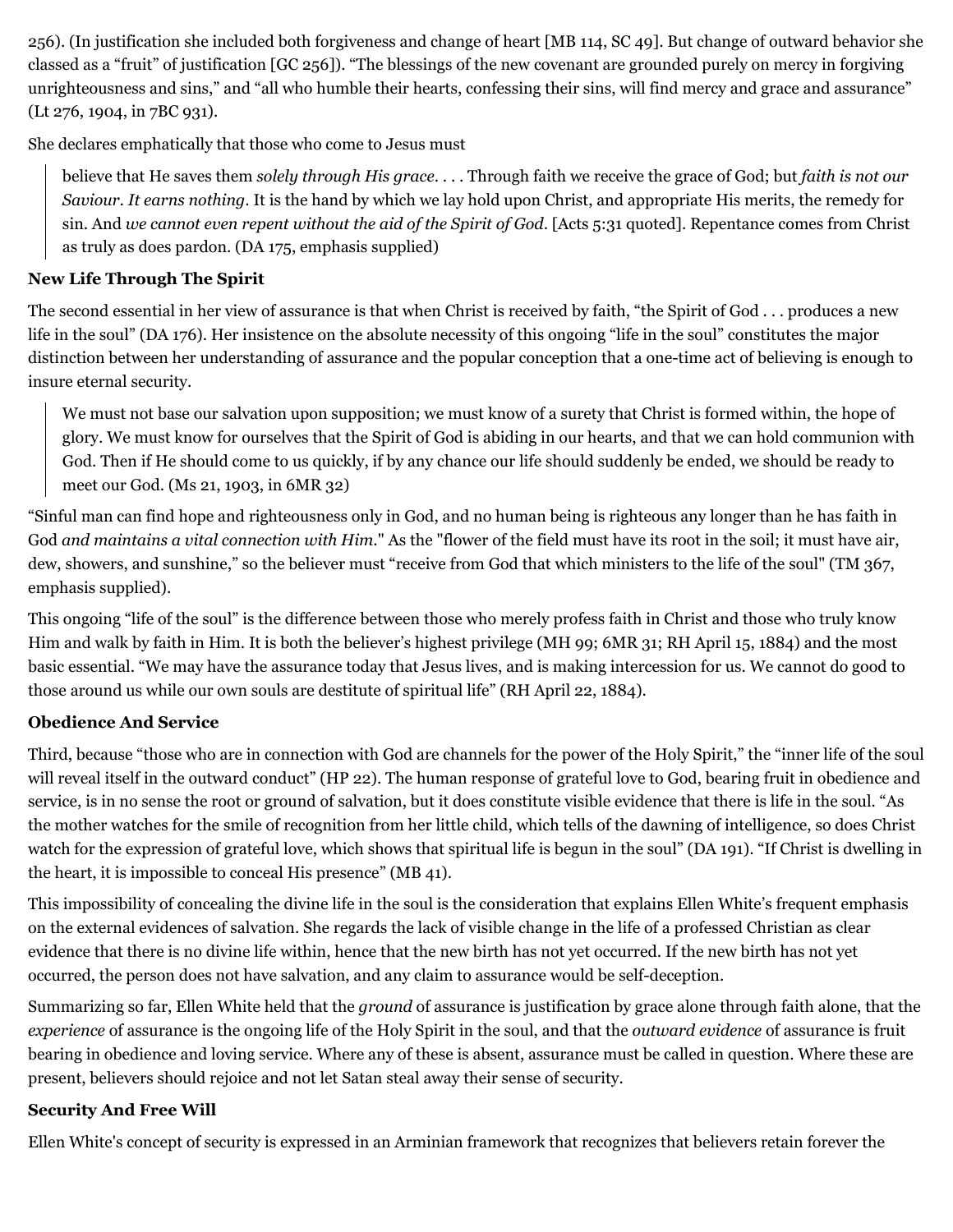freedom to turn away from God, hence the privilege and necessity of a daily renewal of conversion (MB 150). But for those who yield to the Lordship of Christ through the Holy Spirit, daily seeking a deeper experience in His love and a more complete surrender to His will, there is abundant and solid security. It is not the security of an irreversible guarantee, but the security of serving a God whose persistence in seeking the sinner goes far beyond the weakness of the believer's faith. The one who keeps on coming to Him will *never* be cast out (John 6:37).

Thus she writes,

All who have put on the robe of Christ's righteousness will stand before Him as chosen and faithful and true. Satan has no power to pluck them out of the hand of the Saviour. Not one soul who in penitence and faith has claimed His protection will Christ permit to pass under the enemy's power". (PK 587; cf. MB 71)

## **Words Of Comfort**

One of White's favorite texts on security was 1 John 2:1. To a woman in need of assurance, White reported hearing this text in vision, quoted by an angel. "Said the angel, 'God leaves not His people, even if they err. He turns not from them in wrath for any light thing. If they sin they have an advocate with the Father, Jesus Christ the righteous.'"

She continued, "He who so loved you as to give His own life for you will not turn you off and forsake you unless you willfully, determinedly forsake Him to serve the world and Satan" (Lt 17, 1862 to \*Susan G. Russell, excerpted in HP 119). (To read more about this letter [click here.](http://web.archive.org/web/20100806121857/http://www.memorymeaningfaith.org/blog/2010/07/1862-letter-russel-assurance.html)) Again she wrote, "if any man sin, he is not to give himself up to despair, and talk like a man who is lost to Christ. 'If any man sin, we have an Advocate with the Father, Jesus Christ the righteous'" (ST Jan. 3, 1895).

Confronting some ministers, delegates to the 1883 General Conference Session, who were anxious and worried, "talking fears and doubts" as to whether they would be saved, she challenged, "Brethren, you have expressed many doubts; but have you followed your Guide? You must dispense with him before you can lose your way; for the Lord has hedged you in on every side" (RH April 15, 1884).

Climaxing one of her most powerful appeals to trust in Christ, she declared,

Faith comes by the word of God. Then grasp His promise, "Him that cometh to Me I will in no wise cast out." John 6:37. Cast yourself at His feet with the cry, "Lord, I believe; help Thou mine unbelief." *You can never perish while you do this–never.* (DA 429, emphasis supplied)

To a mature Christian who, because of depression due to illness, found it hard to believe, Ellen White wrote,

The message from God to me for you is "Him that cometh unto me, I will in no wise cast out" (John 6:37). If you have nothing else to plead before God but this one promise from your Lord and Saviour, you have the assurance that you will never, never be turned away. It may seem to you that you are hanging upon a single promise, but appropriate that one promise, and it will open to you the whole treasure house of the riches of the grace of Christ. Cling to that promise and you are safe. "Him that cometh unto me I will in no wise cast out." Present this assurance to Jesus, and *you are as safe as though inside the city of God*. (10MR 175, emphasis supplied)

Despite the possibility of backsliding, Ellen White believed in present assurance and security. "If you are right with God today, you are ready if Christ should come today" (HP 227).

Click here to read [Part II](http://web.archive.org/web/20100806121857/http://www.memorymeaningfaith.org/blog/2010/07/am-saved-should-say-so-part-ii.html).

 $\overline{\phantom{a}}$ 

 $|?|$ [Jerry Moon](http://web.archive.org/web/20100806121857/http://www.andrews.edu/%7Ejmoon/) is chair of the Church History Department in the Seminary at Andrews University; co-editor of a theological journal, Andrews University Seminary Studies; and head elder of the St. Joseph, Michigan, Seventhday Adventist Church. Jerry and wife Sue (Staples) graduated from Union College (1971-72) and spent 11 years in pastoral and evangelistic ministry. Jerry is co-editor of The Ellen G. White Encyclopedia, forthcoming from Review and Herald. He enjoys reading, writing, and a variety of outdoor activities.

Posted by David Hamstra on July 16, 2010 in [Adventist Studies](http://web.archive.org/web/20100806121857/http://www.memorymeaningfaith.org/blog/adventist-studies/) | [Permalink](http://web.archive.org/web/20100806121857/http://www.memorymeaningfaith.org/blog/2010/07/am-saved-should-say-so-part-i.html) [Save to del.icio.us](http://web.archive.org/web/20100806121857/http://del.icio.us/post) | [Tweet This!](http://web.archive.org/web/20100806121857/http://twitter.com/home?status=Am%20I%20Saved%3F%20Should%20I%20Say%20So%3F%20(Part%20I)%20http%3A%2F%2Fweb.archive.org%2Fweb%2F20100806121857%2Fhttp%3A%2F%2Fbit.ly%2FcT0BGW)